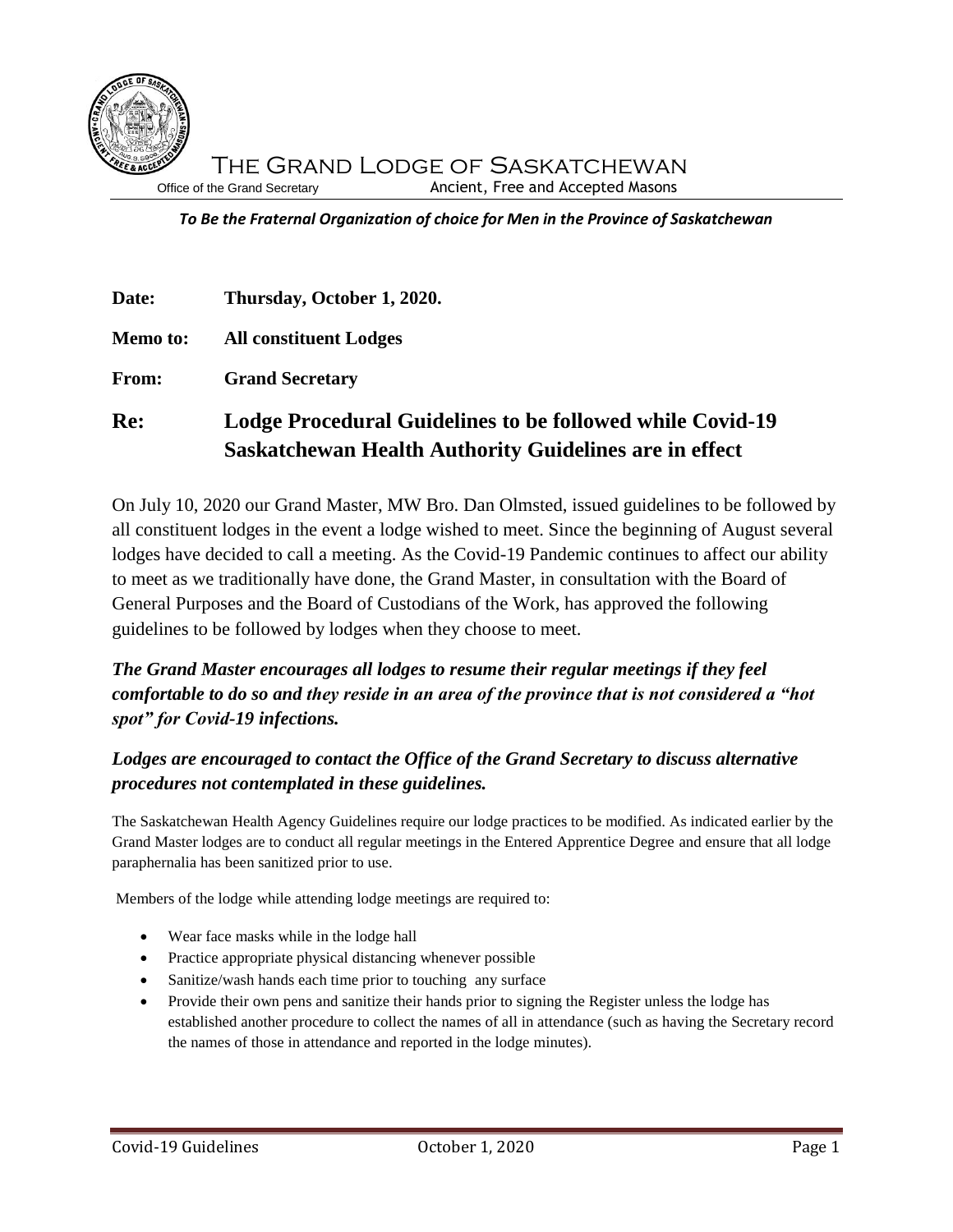## **1. Opening and Closing the Lodge**

• Please refer to the Guidelines issued previously on July 10, 2020. (copy attached)

## **2. Election and Installation of Lodge Officers**

# **OPTIONS**

#### **a) The Lodge may hold Elections and the Installation as outlined in the Constitution.**

No dispensations would be required but the Lodge would have to comply with the Grand Master's COVID Guidelines re conducting the Election, the Installation and Investiture of Officers.

#### **b) The Lodge may request that the Worshipful Master and Officers remain in office until the normal time in 2021 when the Lodge would follow the normal procedures.**

If the consensus of the members of the Lodge is to have the officers remain in office for another year, the Lodge Secretary must send a request for a dispensation to the Grand Secretary to waive the requirements of the Constitution to hold an annual election for the Master and Wardens of the lodge (No. 56)

#### **c) If the Worshipful Master or any other elected officer wishes to resign his office, it is to be filled as directed by the Grand Master. If no election takes place then the incumbent would remain in office but could be replaced on a temporary basis until the next election cycle.**

For example the Senior or Junior Warden is unable to attend meetings and rather than officially resigning, the Worshipful Master arranges for a Past Master to temporary fill the office at a meeting of the lodge. The same procedure could be used to replace the Worshipful Master on an ad hoc basis, as required.

## **If the Lodge chooses to conduct elections for Officers and hold an Installation:**

#### **Elections:**

- Five paper ballots, previously counted and separated into piles, should be provided to each attending member as he enters the lodge.
- The scrutineers table and chairs should be sanitized.
- The Deacons should have long handled containers to collect the ballots.
- Lodge members should all have their own personal pens to mark the ballots.

#### **If requesting dispensation to Elect and Install on the same evening, provision must be made for the Examining Board to determine if the Master Elect is capable of meeting the requirements to be installed.**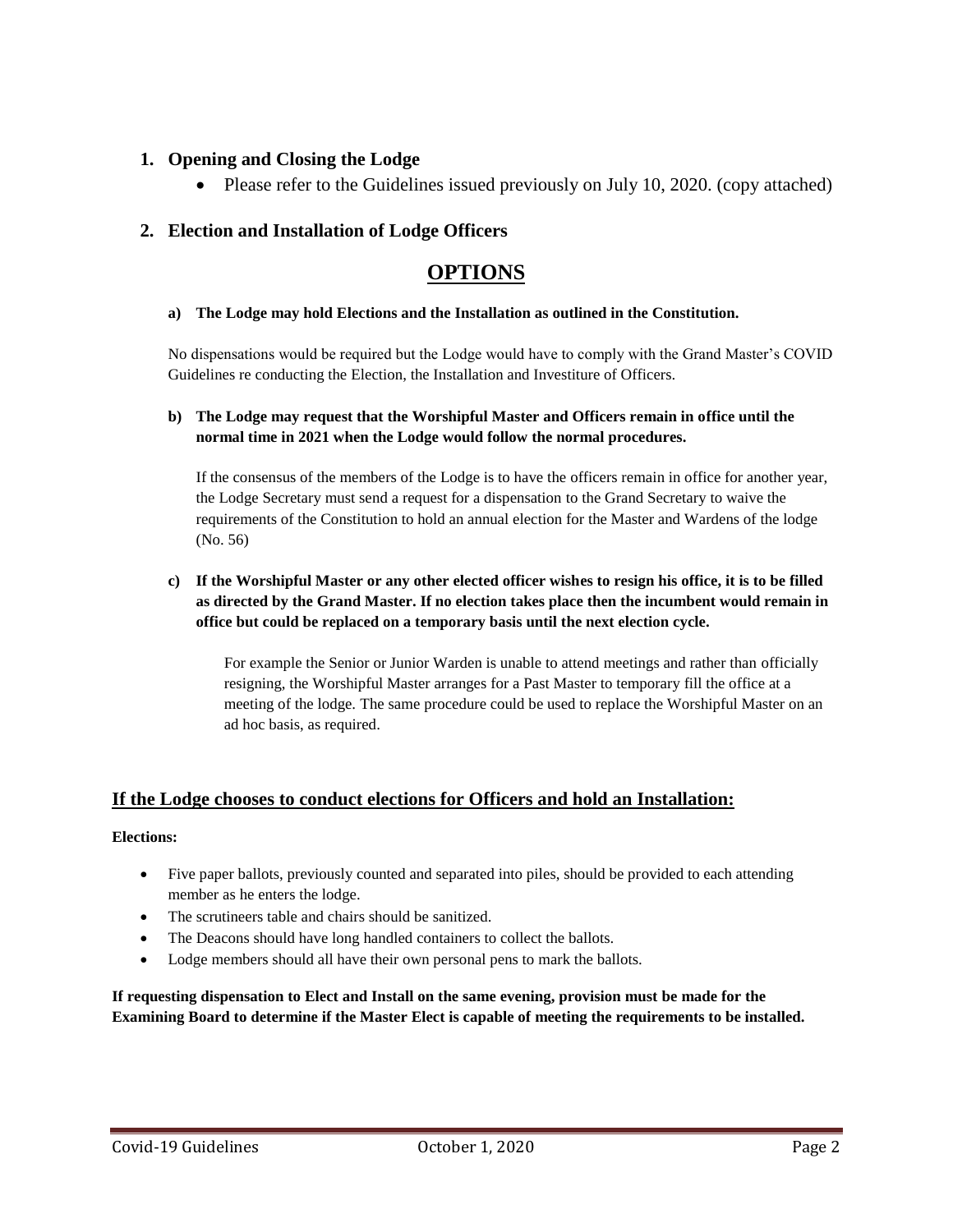#### **Installation:**

- The night of the Installation, if possible, the Officers' Chairs should be occupied by the Installing Officers. If not the chairs will have to be sanitized prior to each person sitting in the chair. It is suggested that only personal collars should be worn that night.
- Officer collars should be sanitized and place on or beside the chair the officer will be seated after investiture.
- No exchange of aprons should take place.
- Grand Honours should be postponed until another occasion.
- No perambulations should take place. Members should remain in their seats and may repeat the necessary phrases, wearing masks.
- All steps, signs and tokens and the 5 Pts. of F. should be demonstrated only. Substitute the Sign of Fidelity for the Word when passed.
- Adjustment of the Great Lights should be done by one designated Brother.
- Sealing of vows should be on a personal VSL.
- Any Brother who has previously been invested into an office should not be reinvested. He should be instructed to return to his station.
- No grips are to be exchanged.
- The newly obligated WM will place himself in the Chair when called upon.

## **3. Balloting for Candidates:**

- The SD, WM and the Wardens should have access to hand sanitizer each time they touch the Ballot Box.
- The Ballot Box and its contents should be carefully sanitized prior to the meeting.
- Balloting would be done by one member voting and then returning to his seat. The Brother would proceed to the West, sanitize his hands, ballot and then return to his seat, the next to vote would then stand and repeat the process.

*Note: If the Lodge chooses to wear gloves instead of hand sanitizer the gloves should be discarded after each use since cross contamination may occur if the wearer of the gloves touches more than one surface with his gloves.*

## **4. Receiving Candidates for the Entered Apprentice Degree**

*If conducting an Entered Apprentice Degree only one candidate may be received to that point in the ceremony where he has received his EA apron at the meeting.*

**This is an option a lodge may consider if it wishes to initiate more than one candidate on a given evening. After the candidate receives his apron be may be seated and all surfaces touched must be sanitized before admitting the next candidate.**